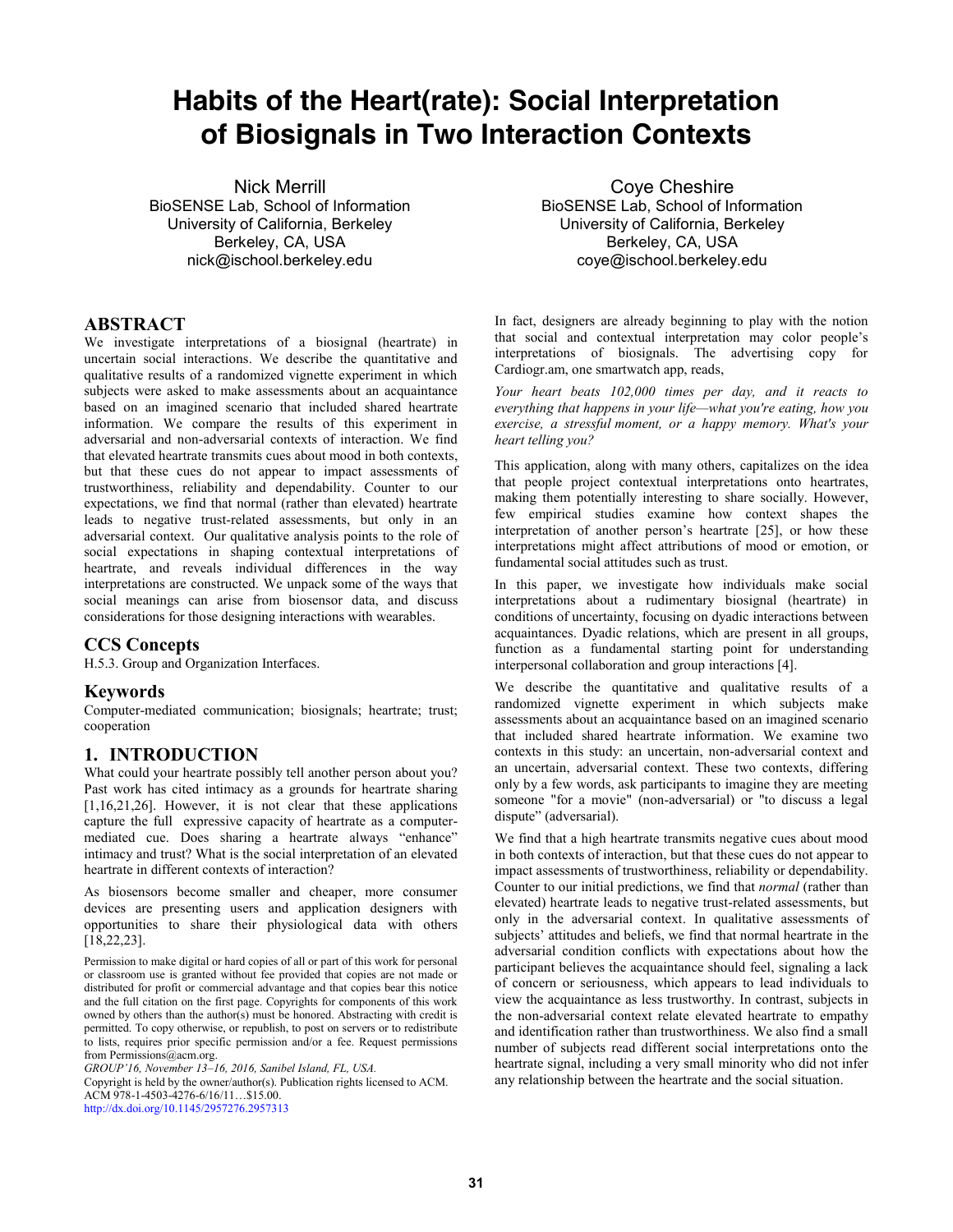Where past work establishes that heartrate has contextual meanings, this study aims to establish the relative effect of the *elevated* (versus *normal*) signal on social attitudes regarding trust, reliability and dependability. Understanding these effects could shed light on why people agree or refuse to disclose biosignals in interpersonal relationships and groups, and what individuals risk by making such disclosures. As we better understand the social interpretations of biosignals, we can inform the design of technologies that facilitate biosignal sharing in groups.

# **2. SOCIAL INTERPRETATIONS FROM PHYSIOLOGICAL SIGNALS**

To date, most work on the contextual interpretation of sensor data has focused on individual interpretation of individual data (c.f. quantified self). In contrast, our work attempts to move toward an understanding of how biosignals are interpreted in interpersonal interactions – the quantified *social* self. This shift is motivated, in part, by an increasing number of consumer applications that support sharing biosignals such as heartrate. Especially pertinent to our study, it is not well understood what heartrate actually *signals* to another person in a social interaction. How might the contextual, social interpretation of another person's biosignals affect social interpretations of mood (e.g., anxiety, calmness), or attitudes about trustworthiness and dependability?

Goffman [12:56] makes an important distinction between the cues that we intend to give to others, and those that are "given off" unintentionally through our numerous non-verbal actions and behaviors. We view physiological signals such as heartrate as a form of non-verbal signaling that can "give off" more information to others than the sender may desire [15]. This type of personal data revealed through discreet sensors paired with mobile communication technologies has, until recently, been unavailable in most forms of social interaction.

As Donath (2007) argues, when we use communication technologies for interpersonal and group interactions, we do so as a way to keep track of our evolving relationships with other people and, critically, to know whom to trust [10]. Crucially, we rely on signals such as verbal communication, facial expressions, gestures, and other patterns of activity to help us fill the gap between what someone is doing and why they are doing it [11]. So, when new forms of biosensory information, like heartrate, are suddenly available in social interaction, significant questions arise surrounding the inferences that we might draw from these signals, how the context in which they are presented may shape our interpretations, and how this information may affect our subsequent beliefs and behaviors towards others.

# **2.1 Contextual interpretations of sensor data**

Prior work interrogates the contextual interpretation of personal data from certain kinds of sensors [6,7], but physiological data has received less attention, despite two crucial differences from sensors that capture information such as location (e.g., GPS). First, biosensor data are intrinsically ambiguous: whereas a GPS coordinate refers to one specific place, heartrates do not have oneto-one mappings to physical activities or emotions. Second, physiological phenomena vary from person to person; 60bpm could be high or low depending on whose heartrate it is.

A relatively large body of work has looked at how the transmission of physiological data might play a role in computermediated communication. One class of application has attempted to explicitly encourage or discourage certain behavioral outcomes, making some biosignals apparent such that the transmission of the data acts as a social cue [2,19]. Another class of prototypes

explores how signals might affect feelings of intimacy, particularly between romantic partners [1], and several applications focus on the transmission of heartrate as a means to achieve this effect [16,25,26].

Despite a number of applications that transmit biosignals socially, there remains little work on how people *interpret* the biosignals they see from others. Past studies on heartrate sharing indicate that people do read social emotional cues in the heartrates of other people [20,25]. However, it is still not well-understood what social meanings these signals take on in different social contexts and, in contrast to the findings of previous studies, it is not clear that the social consequences of transmitting physiological data will always be positive (e.g., increased intimacy).

In this study, we are particularly interested in trust, due its centrality to the study of group behavior, and to the claims of prior research on heartrate sharing [16]. We apply the encapsulated interest view of trust [14], in which one person's interest is intrinsically connected with the interests of another person [5]. Since trust between individuals is only salient in the presence of risk and uncertainty [8], we test our hypotheses about the effects of heartrate information on evaluations of trust in social contexts with different degrees of risk and uncertainty.

# **2.2 The social meaning of a heartrate**

Compared to social interpretations of physiological signals, interpretations of one's own signals are slightly better-understood from empirical research. Individuals' interpretations of their own heartrate have received particular attention (see [24] for a review). Studies have generally revealed that, when individuals believe that their heartrate is elevated, they sometimes believe their mood and emotions to be more negative [27].

If lay interpretations of one's own heartrate can yield negative self-interpretations, sharing heartrate information could also yield negative effects on mood and trustworthiness, particularly during uncertain interactions where something is at stake (such as time, money, or other valued resources). To investigate, we use a mixed-methods approach combining quantitative and qualitative analyses of a survey-based vignette experiment.

# **3. INTERPRETING BIOSIGNALS IN UNCERTAIN SOCIAL INTERACTIONS**

Based on aforementioned studies of individual's negative emotional interpretation of their own heartrate, we believe that this negative valence will be mirrored in people's interpretations of the heartrates of others in uncertain situations. Our investigation begins with two key predictions about negative assessments of one's partner in an uncertain social situation. We test both hypotheses in two different contexts of interaction (adversarial and non-adversarial) to understand how the context of risk and uncertainty affects social interpretations of heartrate.

# *3.1.1 Heartrate and Mood*

Past work indicates that people tend to make negative inferences about mood and emotion from elevated heartrates [9,13,27]. As such, our first hypothesis predicts that participants will adjust their attitudes about the mood of their partner when their partner's heartrate is elevated, as opposed to normal:

*Hypothesis 1*: When individuals believe that their partner has an elevated heartrate in an uncertain social interaction, they will report their partner as being (1a), less calm (1b), more emotional (1c), and more easily upset (1d), compared to those who believe that their partner has a normal heartrate.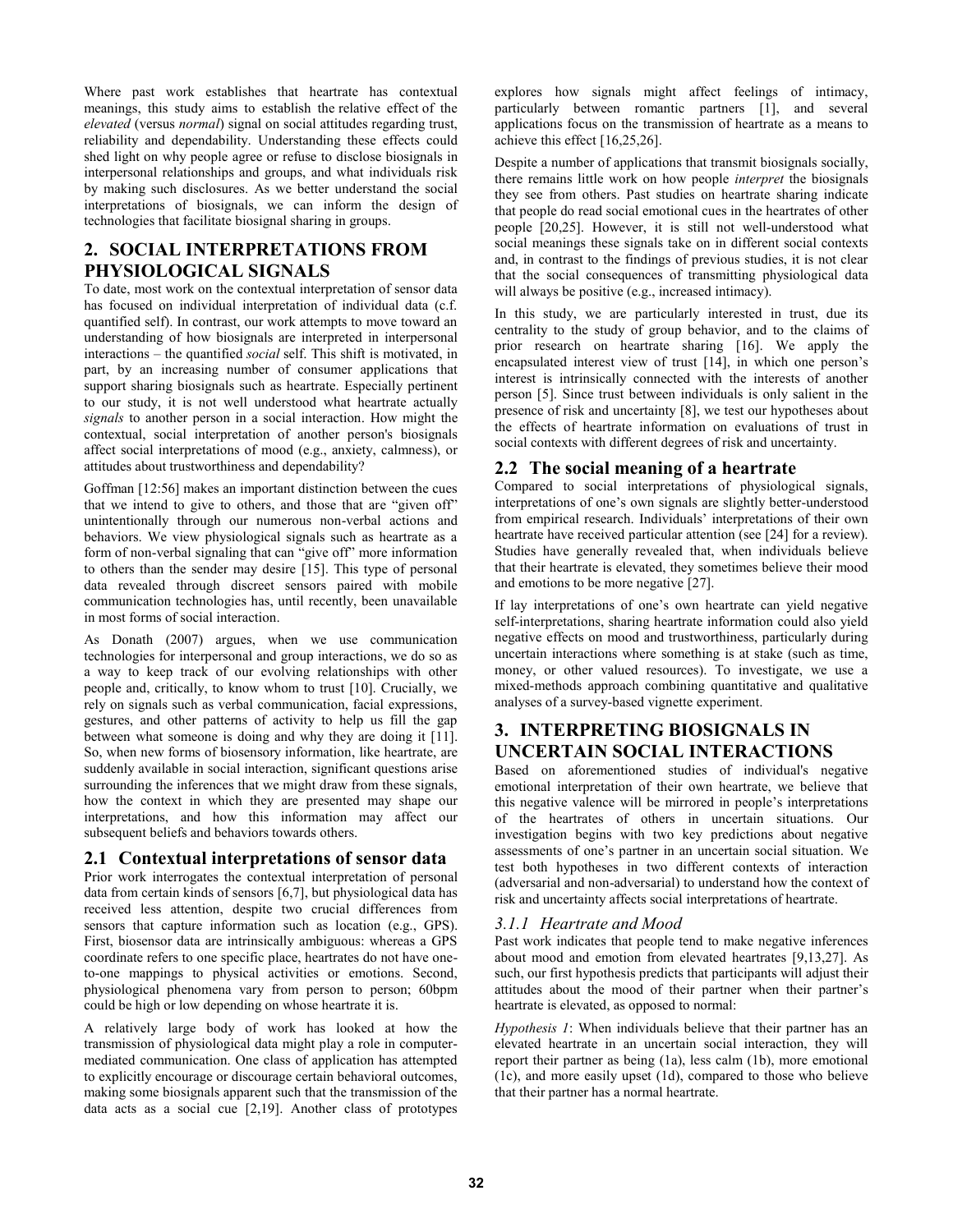# *3.1.2 Heartrate and Trustworthiness*

Where Hypothesis 1 predicts that individuals will make negative assessments about an acquaintance's mood based on elevated heartrate, our second hypothesis predicts that individuals will make negative assessments about dispositions to *behave* in a reliable, dependable and trustworthy manner. Thus, both hypotheses stem from the same base assumption that, all things being equal, elevated heartrate has a primarily negative connotation with attitudes and behaviors of another person.

*Hypothesis 2*: When individuals believe that their partner has an elevated heartrate in an uncertain social interaction, they will make negative assessments about the partner's trustworthiness (2a), reliability (2b), and dependability (2c), compared to those who believe that their partner has a normal heartrate.

### **4. A SURVEY-BASED EXPERIMENT**

To test our hypotheses, we conducted a survey-based vignette experiment. Vignette studies involve short descriptions of a scenario, designed to elucidate opinions, attitudes, and beliefs about that particular situation [17].

In this vignette study, we compare two different contexts of interaction. We do not create separate hypotheses for the two different contexts; rather, we are interested in comparing and contrasting the two different contexts to see how they might interact with social interpretations of heartrate. We provide our participants with either an adversarial or a non-adversarial social context. In the adversarial scenario, the participant is waiting to meet an acquaintance about a legal dispute. In the non-adversarial scenario, the participant is waiting at a movie theater for an acquaintance so that they can see a film together.

In all scenarios, the acquaintance sends a message via smartphone indicating that he or she is running late due to slow traffic. The person who is waiting does not know if the acquaintance will make it on time or not, or whether the acquaintance is being honest about their tardiness. Within each context, we manipulate a small piece of information about the heartrate of the acquaintance: We tell the participant that the heartrate of the acquaintance has been shared by the acquaintances' smartphone and it is either elevated or normal.

# **4.1 Sample**

Our sample was undergraduate students recruited from the population of a large, public university on the West Coast of the U.S. Potential participants were asked to participate in a short online survey, and they did not know the nature of the questions or the topic of the study in advance. All participants were paid a \$5 Amazon gift card. One hundred and three participants (103) completed the experiment survey instrument. The pool was weighted toward women; in our sample, 65% were women and 34% are male, and 2% (2 subjects) did not identify with either gender. With random assignment, the same overall gender split was maintained across conditions. The mean age of participants was 23.

# **4.2 Vignettes**

Each participant in the study saw only one of the four possible vignettes. After the vignette, the survey included free response questions about subjects' reactions to and interpretations of the situation described in the vignette, as well as 7-point Likert scale questions (Strongly Agree to Strongly Disagree) in which subjects evaluated the other person's disposition ("This person is emotional", "This person is anxious", "This person is easily upset", and "This person is calm"). In addition, we asked participants to indicate whether the other person was "trustworthy," "reliable," and "dependable" using the same 7point agreement scale.

There are two contexts of interaction (adversarial and nonadversarial) and two heartrate conditions (normal and elevated), creating four distinct vignettes based on social context and heartrate (HR): adversarial elevated HR, adversarial normal HR, non-adversarial elevated HR, and non-adversarial normal HR. Participants were randomly assigned into one of the four conditions. We manipulated these heartrate conditions by making a key wording change as indicated in the two context vignettes below.

#### Non-Adversarial:

*You planned to meet your acquaintance for a movie at seven. It's 7:15, and you're standing alone in front of the theater. Your phone buzzes, and you see a message from this person that says, "I'm running late, traffic was really slow." Through your smartphone, you are able to see this person's heartrate, which the app designates as* [normal / elevated]*. It is currently 75 degrees and sunny. Your movie starts at 7:20.* 

#### Adversarial:

*You planned to meet your acquaintance at seven to discuss a difficult legal dispute between the two of you. It's 7:15, and you're standing alone in front of the meeting spot. Your phone buzzes, and you see a message from this person that says, "I'm running late, traffic was really slow." Through your smartphone, you are able to see this person's heartrate, which the app designates as*  [normal / elevated]*. It is currently 75 degrees and sunny.* 

# **5. QUANTITATIVE RESULTS**

We apply both quantitative and qualitative analyses to investigate our research questions and hypotheses. The study is based around an experimental design, but we also place significant emphasis on open-ended responses to better understand participants' thought processes, beliefs, and rationale for their choices in the vignettes.

Our first hypothesis predicts that individuals will make negative attributions about the mood of the acquaintance in this uncertain situation when they believe that the acquaintance has an elevated heartrate (compared to normal heartrate). Given our four separate measures of mood, we conducted a multivariate analysis of variance (MANOVA) to test the hypothesis that there are one or more mean differences between the normal/elevated heartrate conditions, and/or between the two contexts of interaction (nonadversarial and adversarial).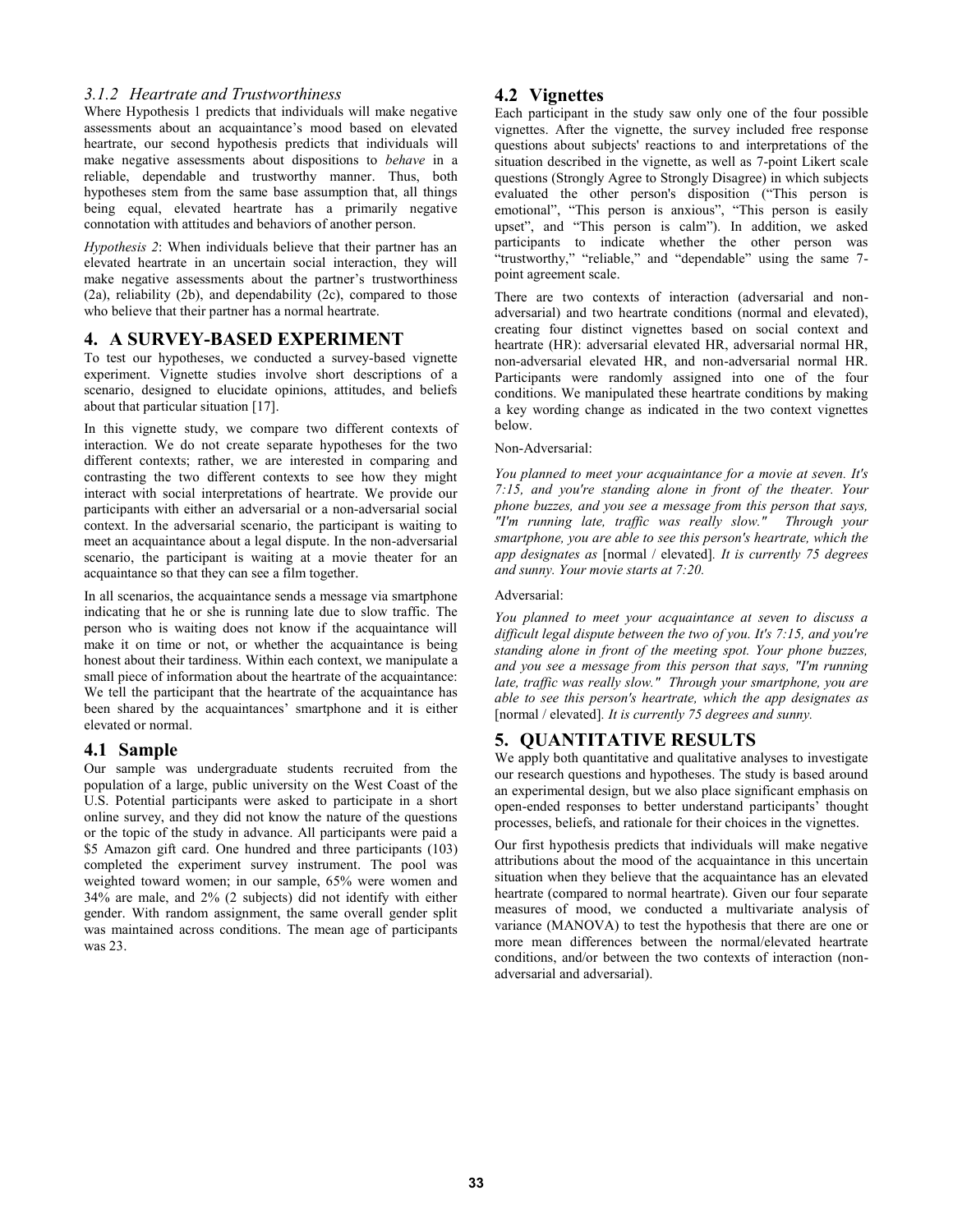

**Figure 1. Mood-related evaluation means by condition (bars represent standard deviation).** 



**Figure 2. Trust-related evaluation means by condition (bars represent standard deviation).**

We found a strong, statistically significant effect and a medium practical association between emotional attributions and heartrate condition,  $F(4, 96) = 32.89$ ,  $p < .001$ ; partial eta squared = .58. Turning to the individual outcomes, we find that subjects' perceptions of the acquaintance in the vignette's anxiety, his/her tendency to be easily upset, his/her tendency to be emotional, and his/her lack of calmness were all significantly higher in the elevated heartrate conditions when compared to the normal heartrate conditions (see Figure 1). We found no significant effect for the two contexts of interaction,  $F(4, 96) = 1.072$ ,  $p = .38$ , and no significant effect for the context x heartrate condition interaction,  $F(4, 96) = 1.65$ ,  $p = .17$ . In sum, individuals significantly rate acquaintances with elevated heartrate as more anxious, easily upset, and less calm than those with normal heartrates. In the non-adversarial context, individuals did not rate the acquaintances as significantly more emotional in the elevated condition compared to normal, but this difference was statistically significant in the adversarial context.

The context of interaction (non-adversarial, adversarial) does not have any effect on mood ratings. With clear statistical and practical significance for the overall effect of mood attributions by heartrate condition in both contexts of interaction, Hypothesis 1 is supported.

Our second hypothesis predicts that individuals will make negative assessments about how certain they are regarding the acquaintances' trustworthiness characteristics when the individual has an elevated versus a normal heartrate. We find a statistically and practically significant effect for the heartrate conditions, *F* (3, 97) = 4.19,  $p < .01$ ; partial eta squared = .12. However, we also find statistically significant effects for both the context of interaction,  $F(3, 97) = 2.82$ ,  $p < .05$ , and the context x heartrate condition interaction,  $F(3, 97) = 2.75$ ,  $p < .05$ .

A closer inspection of the individual mean differences reveals that the means for all three outcomes (reliability, dependability and trustworthiness) are all *lower* in the normal condition compared to the elevated condition in the adversarial context (see Figure 2). This result is the opposite of what Hypothesis 2 predicts.

In the non-adversarial context, we find no statistically significant differences in trust-related evaluations between heartrate conditions. Thus, it is the interaction between the context and the heartrate condition that explains the results: individuals rate acquaintances with normal heartrates significantly *lower* in terms of trustworthiness, dependability and reliability than those with higher heartrates—*but only in the adversarial condition*. Individuals do not rate acquaintances any differently on these three outcomes between the heartrate conditions within the nonadversarial context. In fact, the means for these outcomes are very similar across all conditions and contexts, with the sole exception of the adversarial, normal condition. The mean differences for the trust-related outcomes between the normal and the elevated conditions within the adversarial context are all highly statistically significant (*p* < .01) and highly practically significant: Cohen's *d* = 1.1 (trustworthiness); 1.07 (dependability); 0.68 (reliability).

Hypothesis 2 is therefore not supported. However, the strong findings (statistically and practically significant) in the opposite direction from our prediction warrant further exploration in the qualitative results and discussion below.

### **6. QUALITATIVE RESULTS**

Directly after the vignette, participants were asked four freeresponse questions about their reactions to the situation described in the vignette: 1) How do you react to this message, 2) What makes you react this way, 3) What is the ideal outcome of this situation, and 4) What is the worst possible outcome of this situation? The open-field responses were coded into two broad, non-overlapping categories: those that mentioned a negative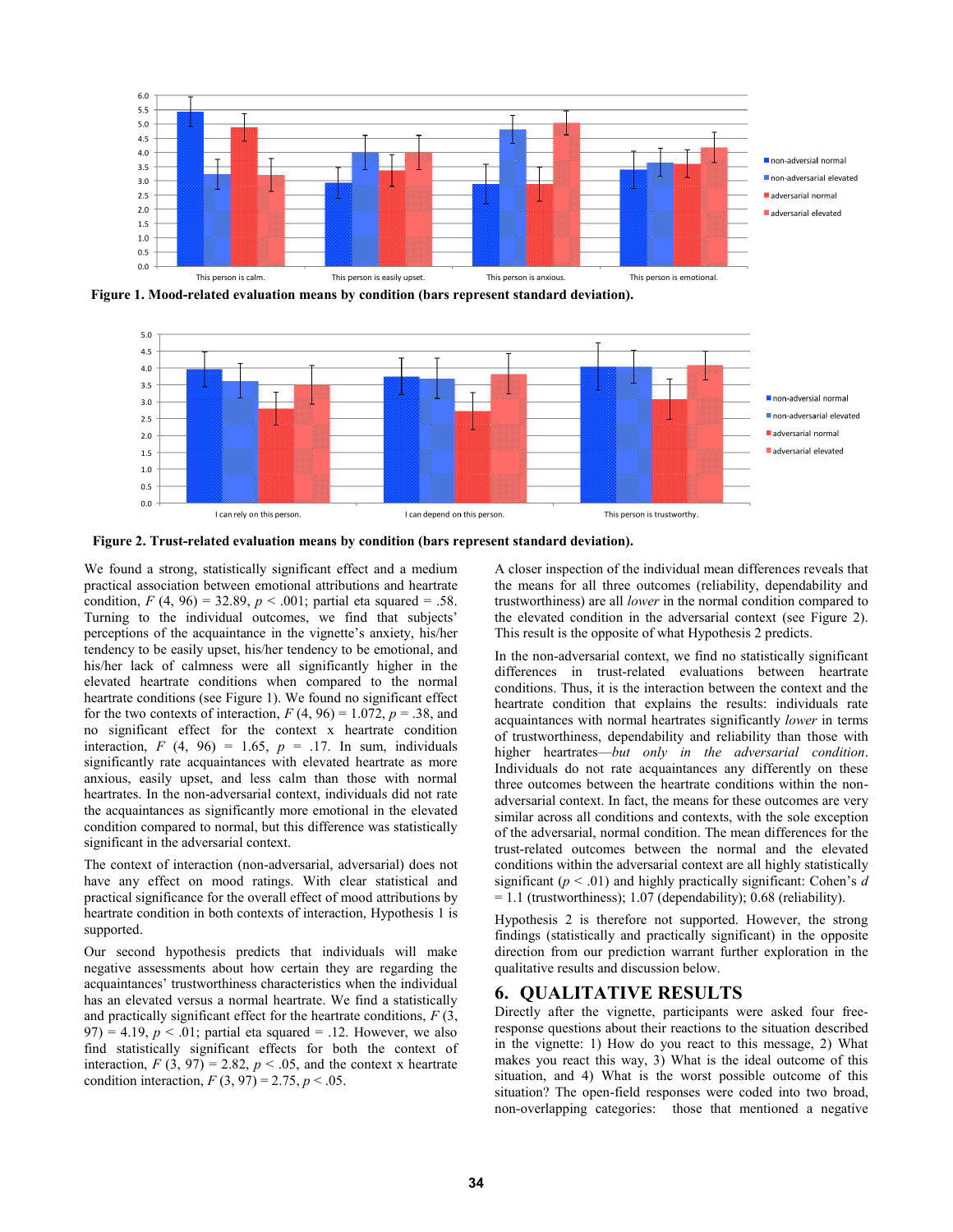emotional reaction to the scenario, and those that included a mention of what the other person in the situation might be thinking or feeling. Responses in the latter category were further sub-divided by experimental condition for analysis.

### **6.1 Adversarial Context**

This section reports on the qualitative analysis of free responses given by subjects in the adversarial (legal dispute) context.

#### *6.1.1 Normal heartrate*

In the adversarial (legal dispute) context, many subjects who saw a normal heartrate directly indicated that they were negatively adjusting their appraisal of the other person, either in their sympathy toward the other person, or in their judgment of that person's trustworthiness. We find that normal heartrate in the adversarial condition appears to be in conflict with the subjects' expectations about how the acquaintance should feel..

*I will feel less sympathetic to this person because their heart rate doesn't show that they are stressed or upset.*

*I feel annoyed because a higher heart rate would indicate that the person cares about the meeting* 

*The normal heartrate implies that my acquaintance isn't taking this meeting seriously. However, it is difficult to say that my acquaintance does not care or is lying. For example, I have no knowledge of the traffic to determine if my acquaintance is lying.* 

Here, participants read a lack of care or concern into the acquaintance's normal heartrate, but did not feel the biosignal provided definitive evidence as to whether or not the acquaintance was being truthful. For some participants, however, normal heartrate indicated deception:

*I would think this person is lying. If they were in a rush, their heartrate would be faster.* 

*I feel like he is lying and is taking his time. I say "hurry up please I can't wait any longer. You are lying to me" It makes me angry to see that his heartrate is normal through all of this. Mine is spiking out of control.* 

These responses could help to explain the surprising quantitative results of Hypothesis 2 in the adversarial context: the intersection of the adversarial context with normal heartrate led many participants to view the acquaintance as unsympathetic and, in some cases, disingenuous. As we see below, these negative reactions stand in stark contrast to the interpretations in the elevated heartrate condition.

### *6.1.2 Elevated heartrate*

In general, participants in the adversarial context viewed elevated heartrate as a signal that the acquaintance cared about being late.

*Since it shows that the person is trying their best to come, as shown by the elevated heartrate, I would still feel ok.* 

*I would believe my acquaintance. An elevated heartrate tells me she is probably rushing/hurrying over. I have data from the phone to validate what she is saying to a certain extent.* 

In these quotes, participants used the elevated heartrate to validate their acquaintance's claim, thus positively assessing their honesty. A few subjects spoke to the power of data in creating what appeared to be objective facts about the other person.

*I won't be angry because seeing this person's heart rate being elevated, it must mean they're in a hurry. Seeing metrics make it easier to believe someone.* 

*I feel like I'm in a position of power. With the capacity to check someone's heart rate, I can instantly tell how they are feeling. In a way, it is almost like a lie detector.* 

In both of these quotes, we see attitudes about the presumed authority or "neutrality" of data *interacting with beliefs about the body* (namely, the relationship between heartrate and emotion, or truthfulness), creating a context in which wearables data can be used to construct social judgments or assessments. How these assessments play out will vary in different social situations, with different sensors, and in different contexts of use. Such variations should be explored much more deeply in future work.

# **6.2 Non-Adversarial Context**

This section reports on the qualitative analysis of subjects in the non-adversarial context (meeting for a movie),

### *6.2.1 Normal heartrate*

In the non-adversarial context, many participants reported that normal heartrate conveyed a lack of appropriate social concern:

"*At first I believe that maybe my acquaintance is running late; however, when I discover that their heart rate is normal I wonder why it isn't higher…"*

*"It seems like they are too nonchalant about it"* 

#### *"I feel frustrated because it seems like the person isn't concerned about making me wait."*

In these cases, interpretations focused on what the other person was thinking or feeling. As we saw in the adversarial context, normal heartrate seems to be in conflict with expectations. However, unlike in the adversarial context, we did not find evidence that subjects were re-appraising their trust toward the other person. Interestingly, two participants read the normal heartrate positively, as a sign that the other person was telling the truth.

*"If his heartrate is normal, then he is probably not lying. I would still be slightly annoyed at this."* 

#### *"it's OK. her heartbeat was normal, so no lies"*

These subjects seemed to feel annoyed by the partner's normal heartrate. However, in contrast to the adversarial context, no subjects explicitly stated that the other person seemed less trustworthy, honest or reliable as a result.

### *6.2.2 Elevated heartrate*

The majority of respondents in the non-adversarial indicated that the elevated heartrate was a token of the other person's regret for being late to the movie. Many participants in this condition indicated that they would have a more sympathetic reaction to the text message as a result of seeing an elevated heartrate.

*Elevated heart rate tells me that the acquaintance at least cares that he/she is late and there's no point in getting mad.* 

*I would text her back "No problem! I'll grab the tickets and will wait for you out front." It seems obvious she's in a hurry to get there, and is late because of traffic.* 

*I will feel apologetic because I can see that this person's heartrate is elevated and I do no want him/her to feel worried/ stressed about making a movie.*

*I would feel anxiety about being late for the movie and pity because they seem anxious. I don't like being rushed and get anxious when I am rushed*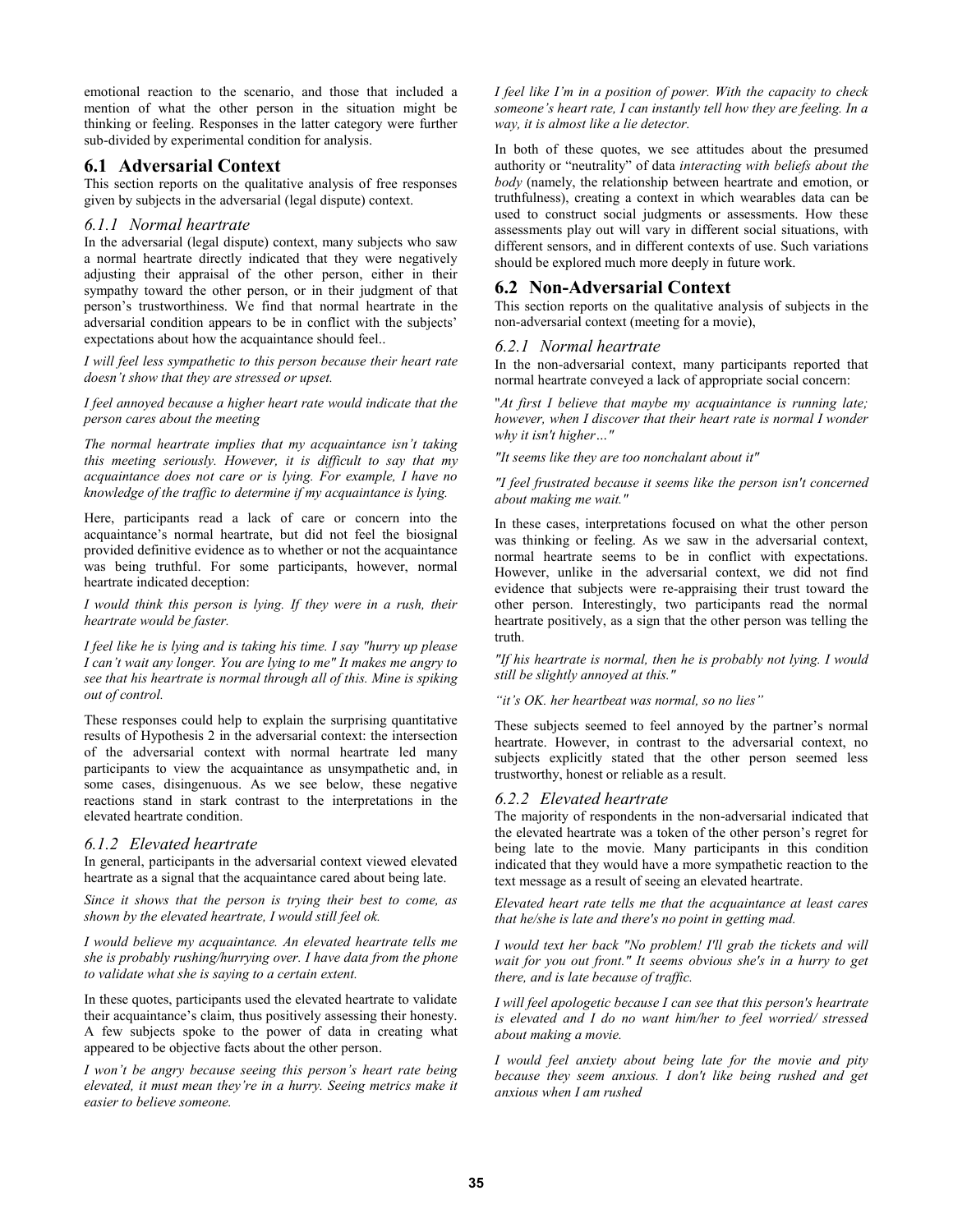In these responses, heartrate generally seemed to signal that the acquaintance was stressed. While stress is generally assumed to be negative, in this case it seems to engender identification and empathy with the acquaintance. This example gestures toward the highly contextual nature of heartrate's social meaning, and why more work should examine the consequences of these different interpretations.

# **6.3 Other interpretations of heartrate: Relevancy, validity, creepiness**

In addition to the major themes noted above, we also found a few other important interpretations. A small handful of participants (12 total) mentioned aspects other than the immediate social interaction in relation to the shared heartrate display. The points that surfaced surrounded concerns about privacy, doubts about the accuracy of the sensing device, and doubts about the relevance of heartrate to the particular context.

### *6.3.1 Privacy and disclosure concerns*

Only three subjects in the entire experiment pool  $(n=103)$ commented on the potential for invasiveness or over-disclosure in heartrate sharing.

*(non-adversarial + normal heartrate) I feel like I'm violating my acquaintance's private information by knowing their heart beat.* 

*(adversarial + normal heartrate) I do suspect the person is lying since his heart rate is normal. I think the extra info of the heart rate is the reason I have a neg. suggestion towards the person. I think the reported heart rate is a bad idea.* 

Given that heartrate sharing is not (yet) widely deployed in consumer devices, it is somewhat surprising that only a few subjects commented on privacy concerns. This could be partially explained by the fact that the scenario was imagined, rather that simulated, and because subjects might have anticipated our interest in their reactions to the interface.

### *6.3.2 Validity of the device's data*

Four subjects mentioned the possibility that the device, or the intuitive inferences drawn from it, may be inaccurate.

*(adversarial + elevated heartrate) Heart rate could be elevated for many reasons, and just like studies with lie detectors, it may possibly indicate lying, but also could indicate other things. It's just a number, not a definite answer of lying or not. And even then, you've got to forgive people.* 

*(adversarial + normal heartrate) The normal heartrate implies that my acquaintance isn't taking this meeting seriously. However, it is difficult to say that my acquaintance does not care or is lying. For example, I have no knowledge of the traffic to determine if my acquaintance is lying. Additionally, my smartphone can be wrong; I don't know how accurate this technology is, especially since it is a very new piece of technology.* 

Our study did not reference any existing device, so it is possible that the fallibility of particular devices was not on subjects' minds. However, the trust that people place in sensing devices, and the presumed authority of their data, should be explored thoroughly in future work.

### *6.3.3 Relevance of heartrate to the social situation*

Only two subjects in the entire study who mentioned heartrate felt that the data was not necessarily related to the specific social situation described in the vignette:

*(non-adversarial / elevated heartrate) My initial reaction would probably be to ask them if everything is okay. Their heart rate should probably not be elevated since they are only driving and weather conditions are not abnormal.* 

*(adversarial / normal heartrate) There may be reasons why his/her heartrate is normal and why he/she may be late in the first place, so I'm not concerned about that."*

Across all conditions, the fact that the vast majority of participants inferred a causal relationship between the heartrate information and the particular social situation highlights the relatively reliable effect of context in priming subjects to draw such inferences. Our results indicate that simply making the heartrate salient, in the absence of other cues, invites people to project a causal narrative on the mood, intentions, and behavior of others.

# **7. DISCUSSION**

We began this investigation by asking how individuals might interpret heartrate information in uncertain social interactions. Our hypotheses are both based on the simple rationalization that the kinds of negative attributions that people tend to make about their own heartrate will be echoed in their social interpretations of others' heartrates in uncertain contexts. We found, however, a much more complex story about the social interpretation of biosignals and the context of interaction.

Our first hypothesis predicts that an elevated heartrate will be negatively associated with assessments about mood and dispositions in uncertain social interactions, both adversarial and non-adversarial. We found strong support for this hypothesis in both contexts, across our outcome attributions, in line with prior works' findings regarding interpretation of one's own heartrate [24]. Our second hypothesis predicts that an elevated heartrate will lead to negative assessments about the partners' trustworthiness, dependability and reliability. As with our first hypothesis, we expected that pre-existing negative connotations with heartrate might translate into negative expectations of trustrelated behavior.

We rejected the second hypothesis in both contexts of interaction. In the non-adversarial context, we found no difference in assessments of trustworthiness, dependability or reliability in the elevated and normal heartrate conditions. Furthermore, we found that the average assessments on these three outcomes were nearly identical between the elevated condition in the adversarial context and the elevated and normal conditions in the non-adversarial context.

Most surprisingly, we find a decrease in trustworthiness, dependability, and reliability in the *normal* heartrate condition, but only in the adversarial context. As noted in the quantitative results, the differences between the elevated and normal conditions in the adversarial context were highly statistically significant: each of the trust-related measures saw an average decrease of one full point (on a 7-point scale) in the normal condition compared to the elevated condition.

To help explain these results, we turn to our qualitative analyses of the adversarial (legal dispute) context. Subjects in the adversarial context seemed to have *expected* their partner to have an elevated heartrate. When the partner had a normal heartrate, participants viewed it as evidence that s/he is not bothered enough, not taking the situation seriously, or perhaps even lying. Indeed, many participants explicitly stated in the open text responses that they trusted the partner less because his or her heartrate was normal.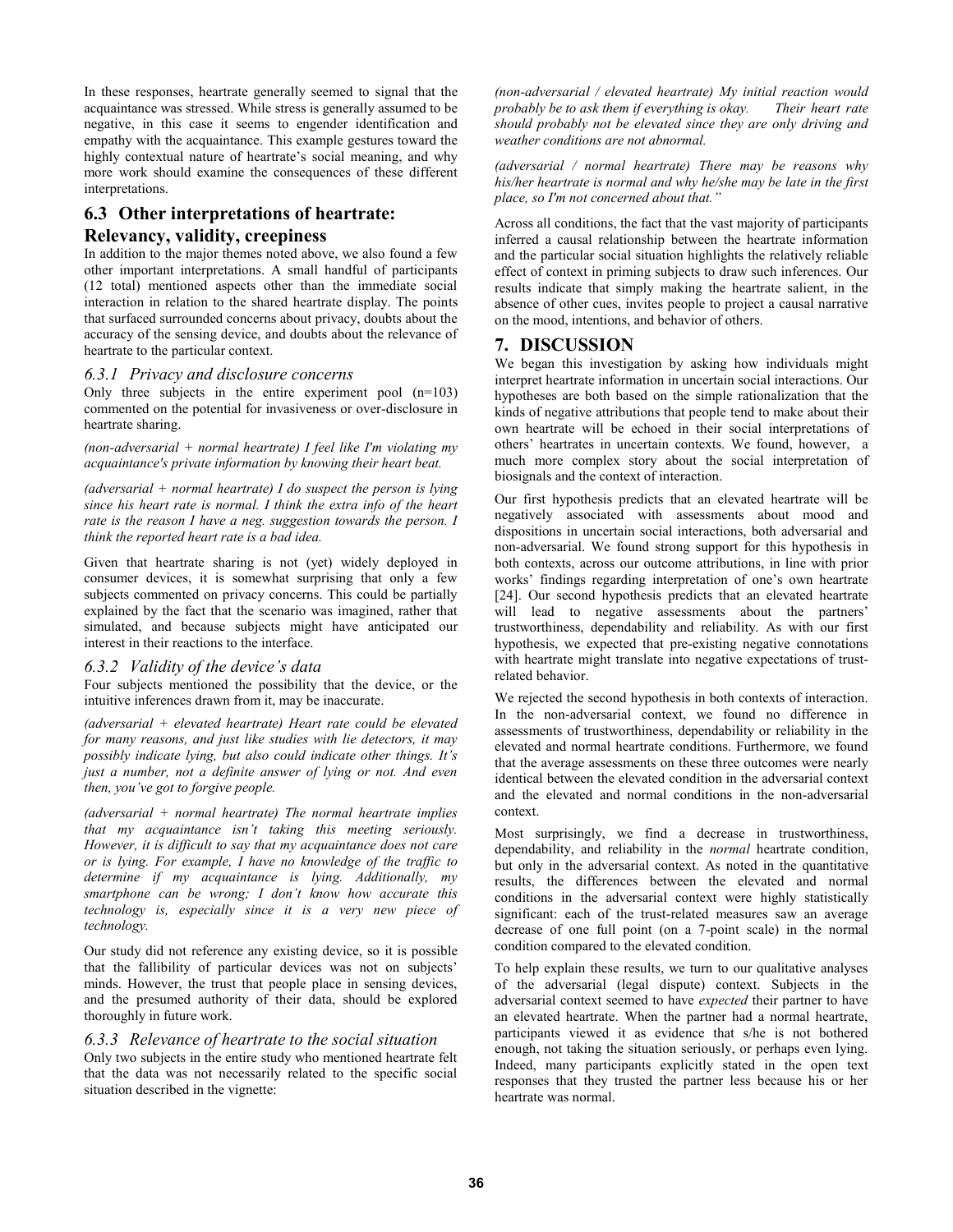Why do we not see the same effect in the non-adversarial context? Turning again to the qualitative data, we find that participants took elevated heartrate as a token of their acquaintances' genuine desire to arrive on time. It seems that elevated heartrate led many participants in the non-adversarial context to increase their empathy, identification, and understanding of the partners' situation. Thus, even though individuals in the non-adversarial condition associate elevated heartrate with anxiety, lack of calmness, and being easily upset, the negative emotional interpretations do not seem to translate to evaluations of one's trustworthiness, dependability or reliability.

Taken together, we see that heartrate does not inherently (or consistently) affect trust-related outcomes. Instead, social expectations shape interpretations of the heartrate biosignal to create highly contextual, socially-specific meanings. CMC researchers have long noted that, when cues are omitted from technology-mediated interaction, people tend to fill in the gaps [3,10]. However, individuals may interpret new types of interpersonal data in ways we do not yet understand. Our work provides some evidence that such interpretations might have real social consequences. The fact that heartrate alone can significantly alter one's perception of trustworthiness in an adversarial context is an important step towards the larger goal of unpacking social interpretations (and their effects) in technologysupported social interaction. (For one thing, the mostly positive social interpretations of heartrate observed in past work are likely highly dependent on the social context in which they were observed).

Finally, we note a diversity of opinions and interpretations within conditions. For example, a few subjects took normal heartrate as proof of honesty, the opposite view from the majority of subjects. A few subjects did not feel there was necessarily any relationship between heartrate and the social situation at hand. A small minority (three subjects) mentioned concerns around privacy or disclosure. The wide range of views, sometimes contradictory, highlights the complexity intrinsic to interfaces that collect and share biosignals, and warrants future studies into social and contextual interpretation of data from wearable devices.

# **8. LIMITATIONS**

Our vignette experiment examined a single type of scenario in two different contexts, using text-based answers. We still have a limited picture of the range of theoretically important contexts in which individuals may observe and interpret biosignals about others, and a limited understanding of how the rich cues present in realistic interaction contexts might bare on our findings. Our study focused on a first-time interaction with an imagined heartrate sharing interface. We do not know how our findings would hold over time, and it is very likely that social meanings of any biosignal could become more consistent over time. The vignette scenario was contrived from believable, but currently non-existent smartphone technology. Either due to participants' suspension of their disbelief or due to their actual attitudes about the heartrate sharing, few participants raised questions regarding privacy implications of these scenarios.

Since the vignette study took place online, we could have missed the sorts of rich contextual cues that might be captured by live interviews or other in-person methods. Furthermore, the internet presents a wide array of distractions to survey-takers, and our survey was not able to detect the participants' attention on the task (e.g.., we could not detect whether the subject was switching between tabs in their web browser, or taking breaks during the

survey), nor did we monitor how long subjects spent filling out the survey.

# **9. FUTURE WORK**

Our experiments provide evidence that interpretations of biosignals from sensors (such as wearables) can affect social attributions and behaviors towards others. Nevertheless, many questions persist. Future work should approach similar topics with controlled, lab-based experimental methods. Controlled, behavioral experiments could help us ask more specific questions about how elevated heartrate affects perceptions of risk in uncertain interactions, e.g. when money is at stake. Such studies could lead to a more robust understanding of how the transmission of biosignals might affect social behavior. Future work should also investigate the degree to which our findings are unique to heartrate. Other biosignals (e.g., galvanic skin response, electroencephalography or EEG), could offer different affordances for sense-making. It is unclear from our work how the social interpretation of the signals from these devices could affect social behaviors such as dyadic and group trust.

Future work should also investigate the mechanisms by which contextual interpretations of heartrate arise. Specifically, future work should study the effect of the signal's representation on the attributions made by participants. In this study, subjects saw a normative interpretation of heartrate ("elevated" versus "normal"); however, it is unclear how a more more or less ambiguous, or more or less numerical interface might have affected our results. Meanwhile, the meaning of a given biosignal is certainly mediated by a number of factors, including culture and lived experiences. Much work remains in determining how biosignals give rise to any interpretations, and to what extent these interpretations are influenced by both beliefs about a given signal and the way interfaces represent this signal.

Finally, future work should more closely examine the relationship between people's social interpretations of biosensor data, and their assessment of the risk associated with disclosing these signals. As biosensing devices become more pervasive, people will more often be faced with decisions to disclose these data to others, either socially, or for services (e.g., health care, insurance) [23]. Consumers' willingness to (or refusal) to disclose their signals will certainly stem from their intuitive interpretation of what these signals might say about them, at least in part. As such, processes of consent in disclosing wearables data present a clear priority for future work.

# **10. CONCLUSION**

We find that sharing heartrate can negatively influence trusting attitudes. However, heartrate alone does not communicate trust. Instead, individual's social expectations interact with the heartrate data to produce context-specific meanings. Complicating matters further, our qualitative data reveal a diversity of interpretations regarding the relevance and meaning of a heartrate in context, and the privacy implications of biosensing technologies. Our findings advance and complicate our understanding of the role that biosignal sharing can play in social, computer-mediated contexts, and motivate more detailed study into the mechanisms by which social interpretations arise from basic physiological signals.

# **11. ACKNOWLEDGMENTS**

This work was supported by funding from the National Science Foundation (ACI-VOSS 1322270). Thanks to Noura Howell for her comments on earlier versions of this paper.